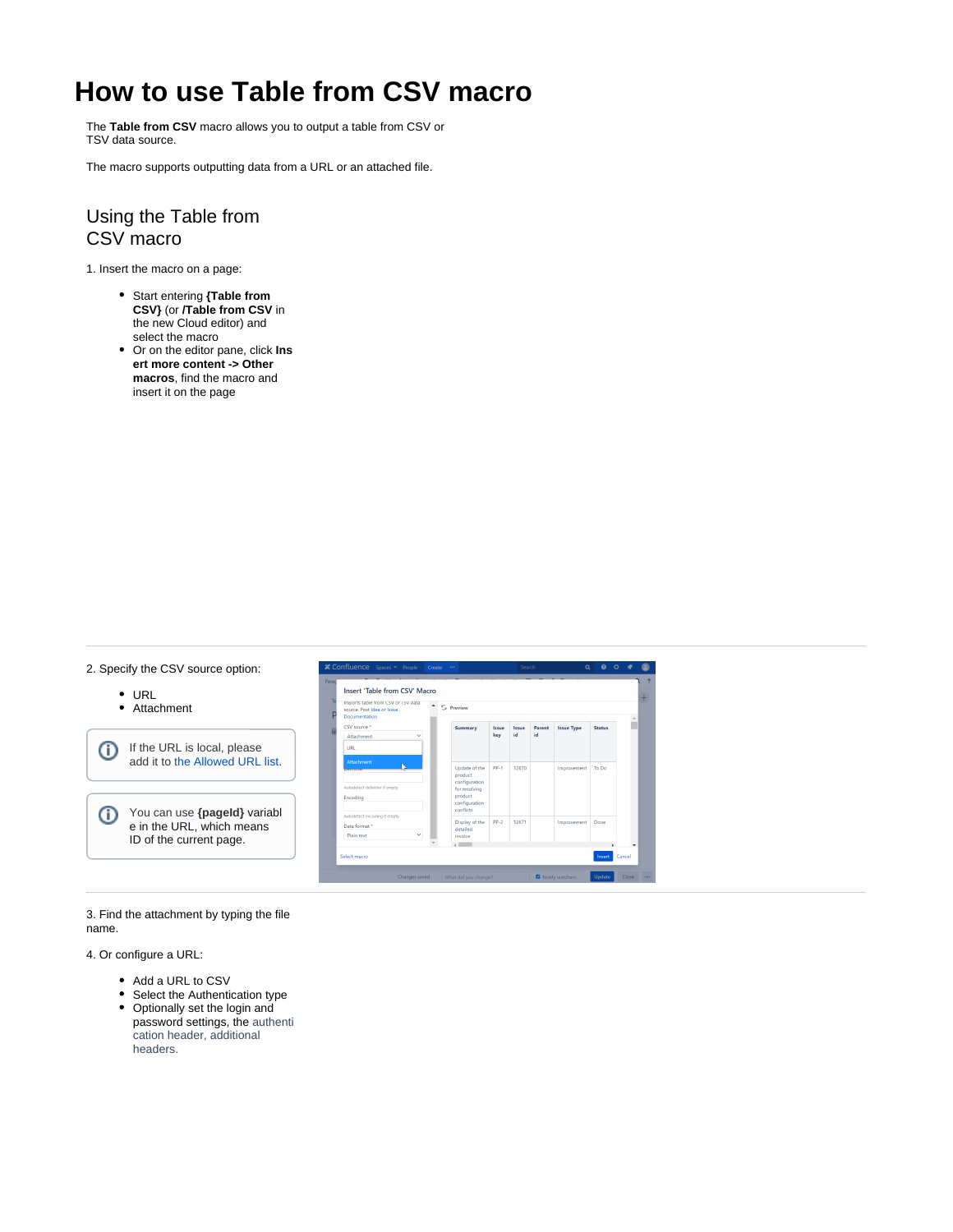The request headers format:

**Header name: header value Another header: another value**

The header name and its value should be separated by a colon, headers by line breaks.

5. Select an appropriate data format and encoding from the list or add it manually.

6. Specify a delimiter.

7. Save the macro and update the page.

Combine the Table from [CSV macro with other](https://docs.stiltsoft.com/display/TFAC/How+to+combine+the+macros)  [macros](https://docs.stiltsoft.com/display/TFAC/How+to+combine+the+macros) bundled in the [Table](https://docs.stiltsoft.com/pages/viewpage.action?pageId=42239760)  [Filter and Charts](https://docs.stiltsoft.com/pages/viewpage.action?pageId=42239760) app to process table data.

Storing authentication data